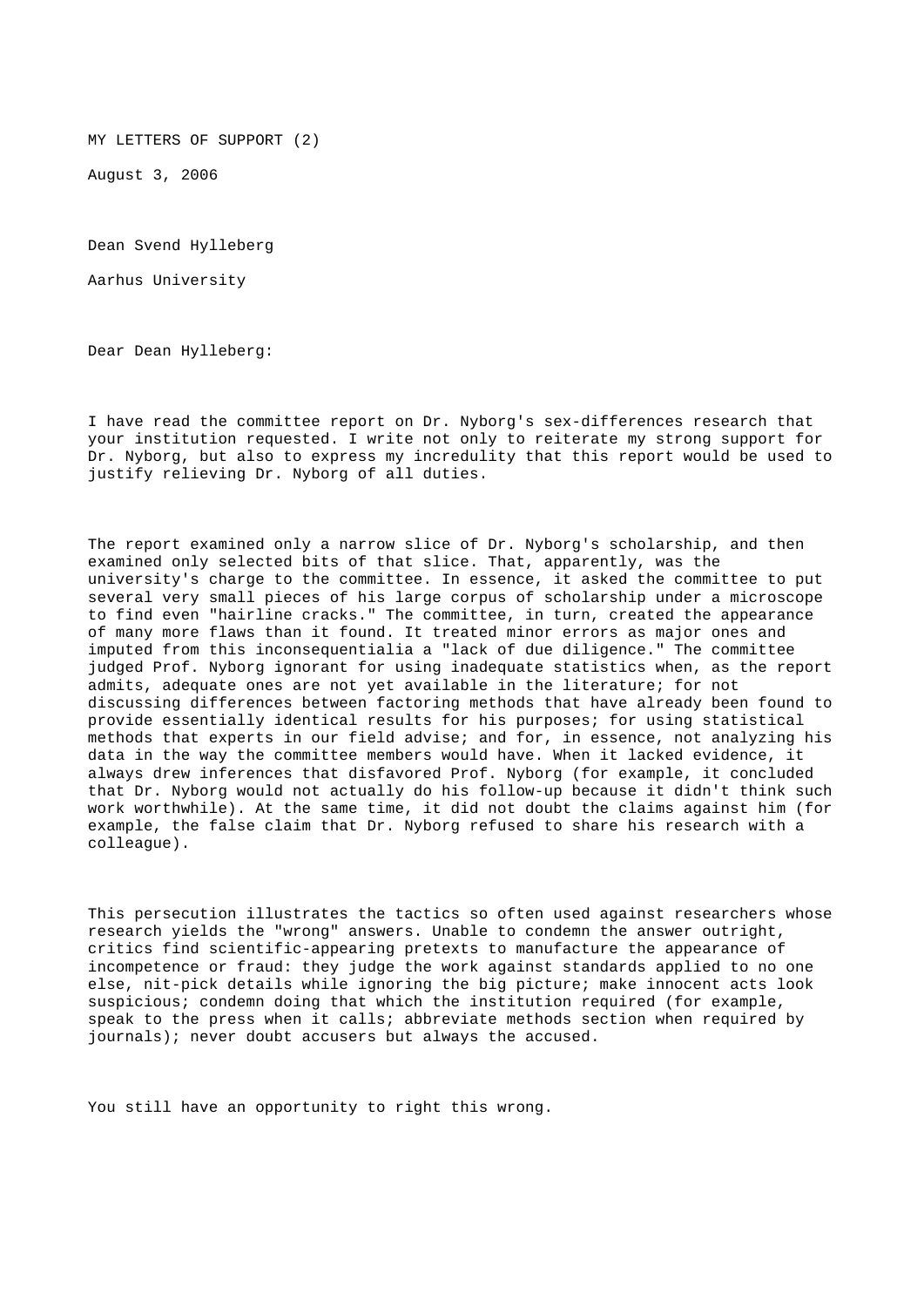Sincerely,

Linda S. Gottfredson

Professor

## \*\*\*\*\*\*\*\*\*\*\*\*\*\*\*\*\*\*\*\*\*\*

December 12, 2005

Letter of Support for Professor Helmuth Nyborg

To Whom It May Concern:

I have known Professor Nyborg for over 15 years, during which time I have read his publications and attended many of his conference presentations in the USA and Europe. I have written extensively on sex and race differences in abilities and interests, and can testify that he is a careful, highly productive, and much respected empiricist in this area. I also greatly respect his willingness to follow where the data lead-and all-too-rare trait in these politically correct times.

He has presented his research on intelligence, sex differences, and related topics at every meeting of the International Society for Intelligence Research (ISIR) since its founding in 2000. I serve on both ISIR's Board of Directors and its journal's (Intelligence) Editorial Board, and I was present when Professor Nyborg reported his findings on sex differences in IQ in 2001. His data-rich presentation raised important questions, and, following his lead, many ISIR presentations now focus on sex differences in cognitive abilities, including their magnitude, developmental trajectory, manifestations in brain function, and evolutionary origins.

I am also on the Board of Directors (as has been Professor Nyborg) of the international society which publishes Personality and Individual Differences (PAID), the journal in which Professor Nyborg later published the article based on his 2001 ISIR presentation. Like the other scientific journals in which he publishes, PAID publishes only papers that have survived the peer review process. When the University of Aarhus suggests that his peer-reviewed articles are unworthy until re-examined in-house, it insults the expert reviewers, denies Professor Nyborg due credit for his exceptional accomplishments, and impermissibly imposes a special burden on him that other faculty do not share-a clear violation of academic freedom.

That the University of Aarhus has also confiscated Professor Nyborg's research materials is truly astounding-and despicable. With only the thinnest pretense of cause, it has smeared his good name and halted his research. This action is unprecedented, the misbehavior extreme.